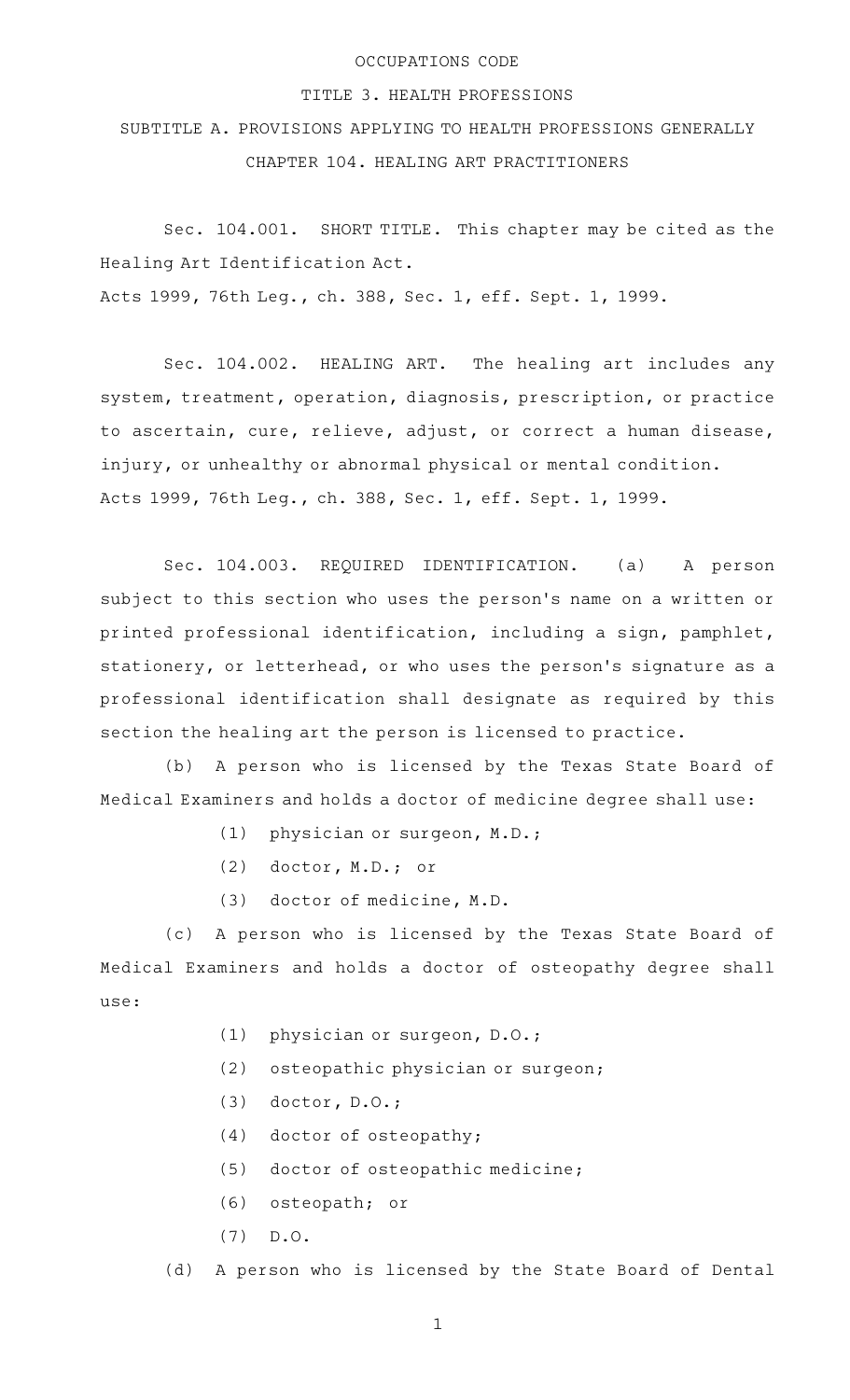- $(1)$  dentist;
- (2) doctor, D.D.S.;
- (3) doctor of dental surgery;
- $(4)$  D.D.S.; or
- (5) doctor of dental medicine, D.M.D.

(e)AAA person who is licensed by the Texas Board of Chiropractic Examiners shall use:

- (1) chiropractor;
- (2)  $dotor, D.C.;$
- (3) doctor of chiropractic; or
- $(4)$  D.C.

(f) A person who is licensed by the Texas Optometry Board shall use:

- (1) optometrist;
- (2) doctor, optometrist;
- (3) doctor of optometry; or
- $(4)$  O.D.

(g) A person who is licensed by the Texas Department of Licensing and Regulation to practice podiatry shall use:

- (1) chiropodist;
- (2)  $dotor, D.S.C.;$
- (3) doctor of surgical chiropody;
- $(4)$  D.S.C.;
- (5) podiatrist;
- $(6)$  doctor, D.P.M.;
- (7) doctor of podiatric medicine; or
- $(8)$  D.P.M.

Acts 1999, 76th Leg., ch. 388, Sec. 1, eff. Sept. 1, 1999. Amended by:

Acts 2019, 86th Leg., R.S., Ch. 467 (H.B. [4170\)](http://www.legis.state.tx.us/tlodocs/86R/billtext/html/HB04170F.HTM), Sec. 19.019, eff. September 1, 2019.

Sec. 104.004. OTHER PERSONS USING TITLE "DOCTOR". In using the title "doctor" as a trade or professional asset or on any manner of professional identification, including a sign, pamphlet, stationery, or letterhead, or as a part of a signature, a person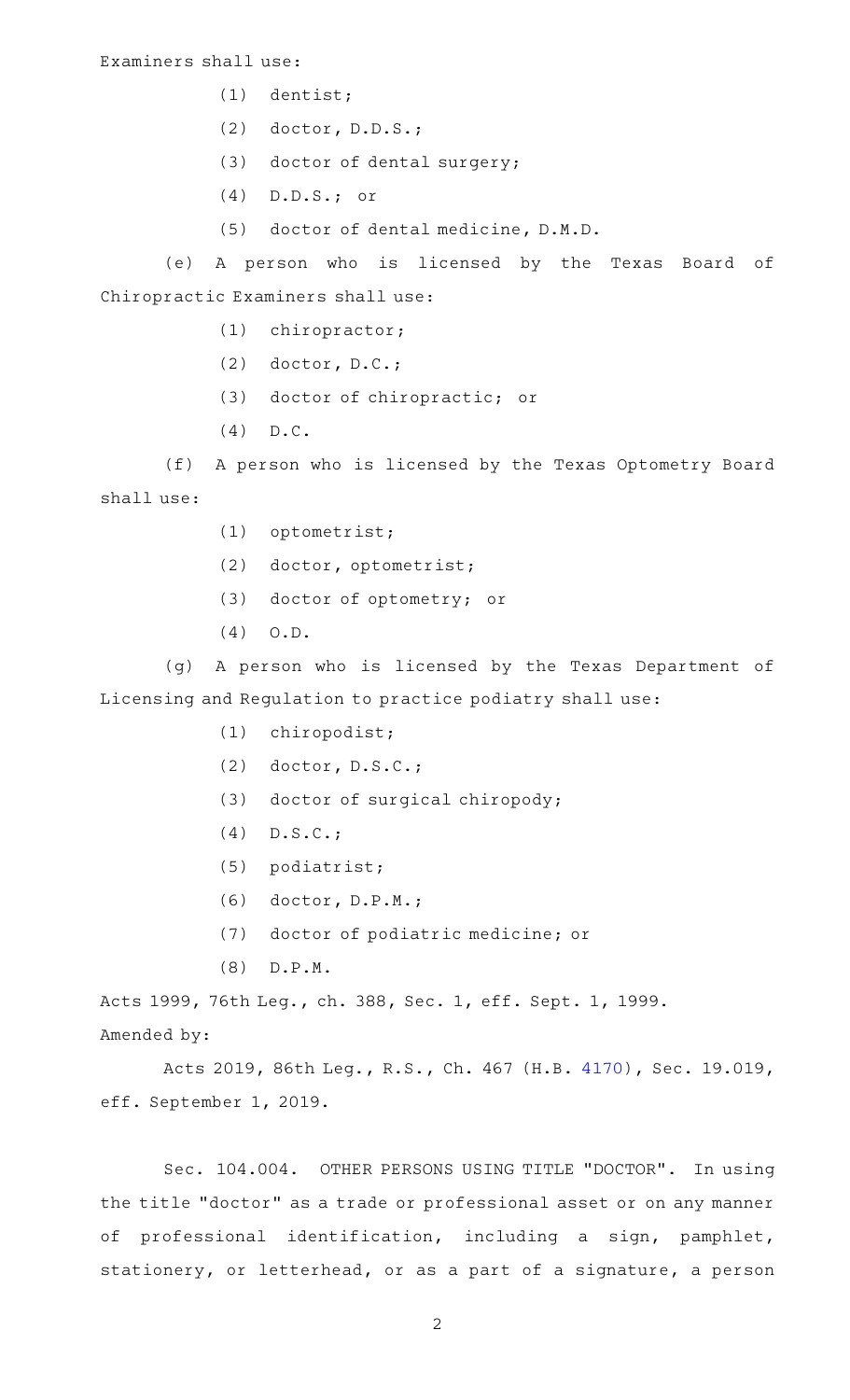other than a person described by Section [104.003](http://www.statutes.legis.state.tx.us/GetStatute.aspx?Code=OC&Value=104.003) shall designate the authority under which the title is used or the college or honorary degree that gives rise to the use of the title. Acts 1999, 76th Leg., ch. 388, Sec. 1, eff. Sept. 1, 1999.

Sec. 104.005. ENFORCEMENT. (a) On the request of a healing art licensing board listed in Section [104.003,](http://www.statutes.legis.state.tx.us/GetStatute.aspx?Code=OC&Value=104.003) the district or county attorney shall file and prosecute appropriate judicial proceedings in the name of the state against a person who violates Section [104.003.](http://www.statutes.legis.state.tx.us/GetStatute.aspx?Code=OC&Value=104.003)

(b) The district or county attorney shall file the proceeding in the district court of the county in which the violation occurs.

Acts 1999, 76th Leg., ch. 388, Sec. 1, eff. Sept. 1, 1999.

Sec. 104.006. APPLICABILITY TO ESTABLISHED CHURCH. This chapter does not affect the use of the principles or teachings of an established church in ministering, without the use of any drug or material remedy, to the sick or suffering by prayer if:

 $(1)$  sanitary and quarantine laws are complied with; and

(2) the person ministering or offering to minister does not maintain an office, other than to exercise the principles or teachings of the church of which the person is a bona fide member.

Acts 1999, 76th Leg., ch. 388, Sec. 1, eff. Sept. 1, 1999.

Sec. 104.007. PENALTIES. (a) A person who violates this chapter commits an offense. An offense under this section is a misdemeanor punishable by:

(1) on conviction of a first offense, a fine of  $$100;$ 

(2) on conviction of a second offense, a fine of  $$500;$ 

and

- $(3)$  on conviction of a third offense:
	- (A) a fine of  $$1,000;$  or

(B) revocation of the person's license to practice the healing art.

3